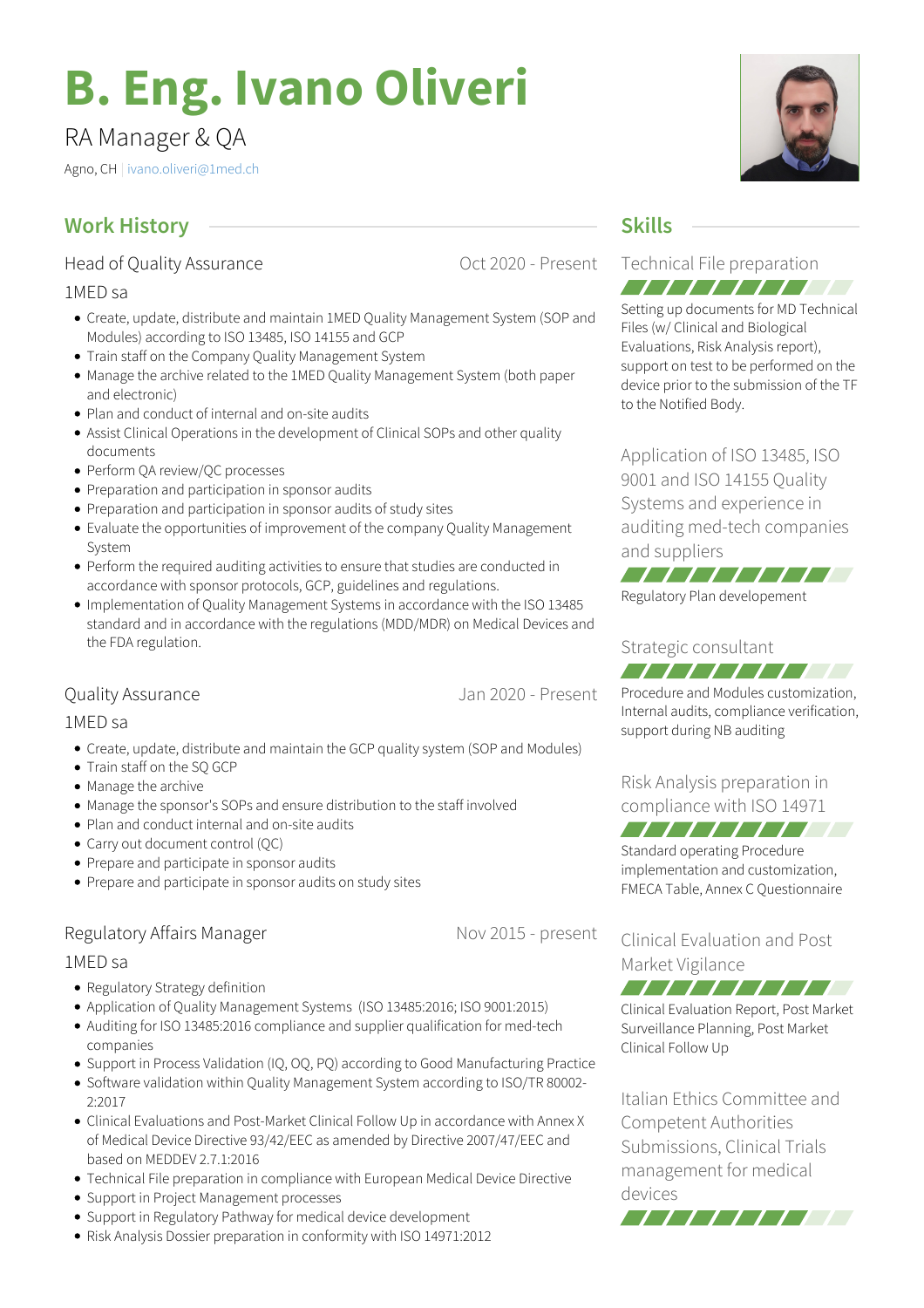- Post Market Surveillance in compliance with MEDDEV Guidelines
- Support for Medical Device Clinical Trials Management in compliance with ISO 14155/GCP
- Tutor for MDR 2017/745, ISO 13485:2016 and Clinical Evaluation under MDR and MEDDEV 2.7.1

Quality Assurance and Regulatory Specialist

Jun 2011 - Oct 2015

#### Freelance

- European Medical Device Regulations for Clinical Data and Clinical Trials
- Medical device Clinical Trials Project Management and CA/EC notification,
- CE-Marking and Quality System Certifications (ISO 13485:2012; ISO 9001:2008) support Medical Devices registration in Italian MOH NSIS System Database
- Clinical Evaluations in accordance with Annex X of Medical Device Directive 93/42/EEC as amended by Directive 2007/47/EEC and based on MEDDEV 2.7.1:2009
- Support in Project Management processes
- Support in Regulatory Pathway for medical device development
- Technical File preparation in compliance with European Medical Device Directive
- Risk Analysis Dossier preparation in conformity with ISO 14971:2012
- Support in Post Market Surveillance Post Market Surveillance Plan based on MEDDEV 2-12.2
- Quality Assurance: Good Clinical Practice ISO 14155 ISO 13485 ISO 9001

#### Regulatory Specialist

#### [Freelance](http://www.meditrial.it)

- Clinical Trial submission process (EC and CA) for international companies
- Clinical Evaluations and Post-Market Clinical Follow Up in accordance with Annex X of Medical Device Directive 93/42/EEC as amended by Directive 2007/47/EEC and based on MEDDEV 2.7.1 guidelines

#### **Main activities and responsibilities:**

Regulatory & Quality Assurance (technical dossier preparation and review, literature review, God Clinical Practice)

#### Project Engineer

#### Infinity Tech. [Solutions](http://www.itsinfinity.com)

Work in Information Tecnology as a Project Engineer. I was a part of the Developement Team of Infinity TS and of the SIST Team for Edison.

- C# and .NET development
- Advanced VBA Excel Reports for Microdoft Office Project 2003
- Oracle Db creation and managing.
- Graphic Pages developement in PI ProcessBook (Osisoft)
- Visual Basic developement for ESRI ArcMap Add-Ons

# **Education**

Bachelor of Arts in Biomedic Engineering [University](http://www.unige.it) of Genoa

# **Qualifications**

**Qualification:** Authorization to operate as Engineer

**Area:** Civil and industrial buildings, electronics, informatics

**Date**: 2006

### **Articles**

#### **Advanced Cardiac Therapeutics. August 02, 2010. Volume 10**

Ablating with Irrigated RF Safely and Effectively Using Microwave Radiometry Sensing Technology

#### **Interest**

#### **NLP - Neuro Linguistic Programming**

**Neuro-linguistic programming** (**NLP**)

is an approach to psychotherapy, selfhelp and organizational change. NLP is a model of interpersonal communication and a system of alternative therapy which seeks to educate people in self-awareness and effective communication, and to change their patterns of mental and emotional behaviour.

Photography; Martial Arts

Music; Archery

#### **Languages**

**Italian:** native speaker

**English** Listening: B1 Reading : B2 Speaking: B2 Writing: B1

**Spanish** Listening : A2 Reading : B1 Speaking: A2 Writing: A2

Sep 1994 - Jun 1999

Sep 1999 - Dec 2006

Oct 2009 - May 2011

Mar 2007 - Sep 2009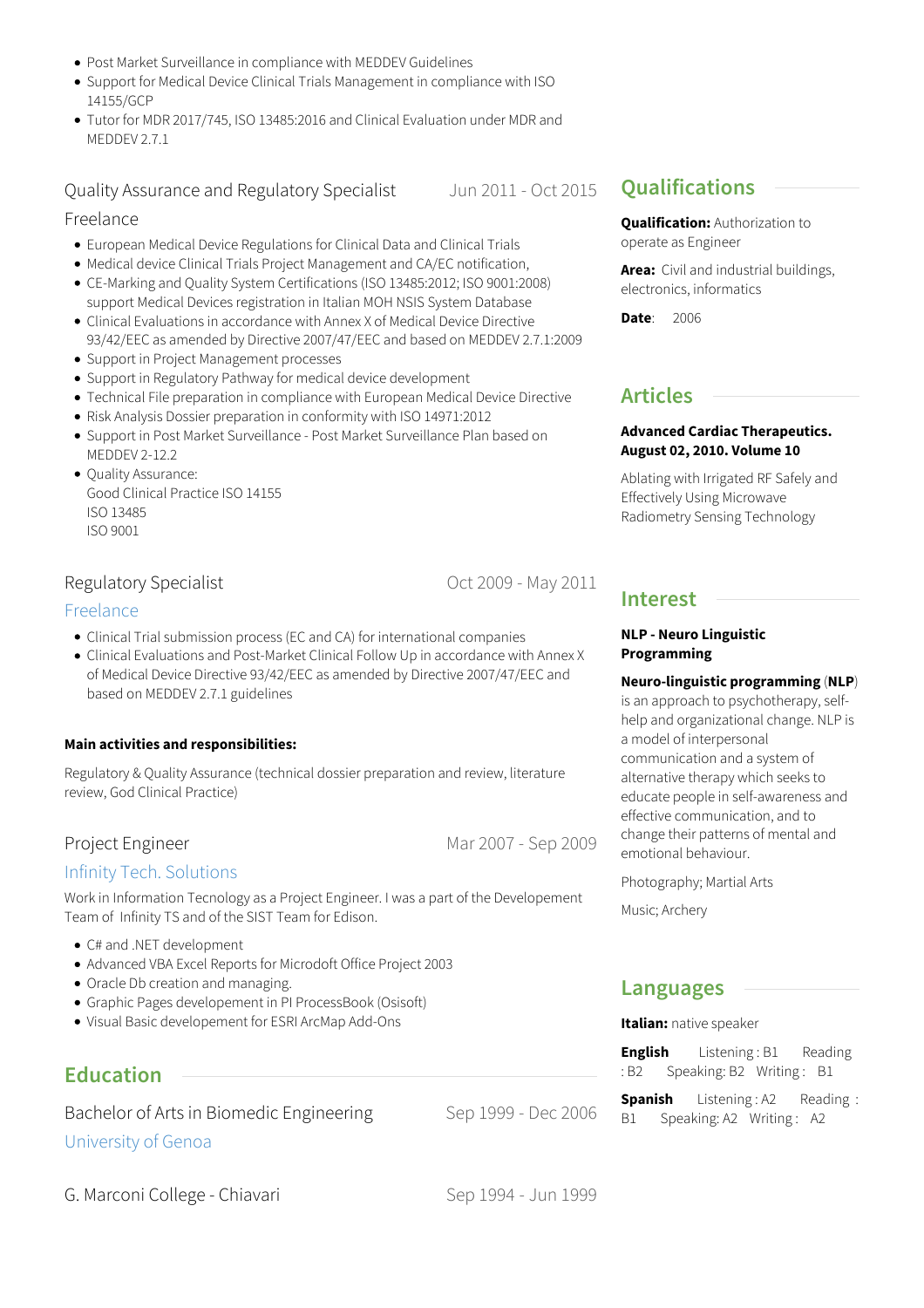# **Courses performed or attended during the last 5 years**

**Last update:** October 02, 2019

|                                                                                                                                          | Title: MDR Conformity Assessment Routes                                                                   |                                                                |                                                                                                                               |  |
|------------------------------------------------------------------------------------------------------------------------------------------|-----------------------------------------------------------------------------------------------------------|----------------------------------------------------------------|-------------------------------------------------------------------------------------------------------------------------------|--|
| <b>Trainer: BSI</b>                                                                                                                      | <b>Date:</b> July 16, 2019                                                                                | Duration: 1h                                                   | <b>Software &amp; Hardware</b><br><b>Knowledge</b>                                                                            |  |
| Title: MDR Day (Tutor for Clinical Evaluation and PMCF)<br>Trainer: <b>1MED SA</b><br><b>Duration:</b> 5 h<br><b>Date: June 06, 2019</b> |                                                                                                           |                                                                | Microsoft Windows 10, 8, 7, XP, 2000, 95,<br>98, MS-DOS, Ms Windows Server, Mac<br>Os                                         |  |
|                                                                                                                                          | Title: Clinical Evaluation Course (Tutor)<br>Trainer: 1MED SA @TUV Rheinland<br><b>Date: Nov 22, 2018</b> | Visual Studio (C#, .NET, Visual Basic),<br>Visual Basic 6, VBA |                                                                                                                               |  |
| <b>Duration: 8 h</b><br>Title: Medical Device Single audit Program (MDSAP)                                                               |                                                                                                           |                                                                | Microsoft Office 365 and 2013 (Excel,<br>Word, Access, MS Project, Visio,<br>PowerPoint, Outlook)                             |  |
| Trainer: TUV Rheinland                                                                                                                   | <b>Date: Oct 6, 2017</b>                                                                                  | Duration: 8 h                                                  | Osisoft PI System                                                                                                             |  |
|                                                                                                                                          | Title: Le novità riguardo le prove di sicurezza sulle apparecchiature elettromedicali e i                 |                                                                | ESRI ArcMAp and ArcOjbect<br>Developement                                                                                     |  |
| Trainer: TUV Rheinland                                                                                                                   | nuovi aggiornamenti normativi del settore Medical Device<br><b>Date: Oct 20, 2017</b>                     | <b>Duration: 4 h</b>                                           | Photoshop CS5, CS6, CC, Lightroom,<br>Gimp                                                                                    |  |
|                                                                                                                                          |                                                                                                           |                                                                | VmWare (Workstation, Converter)                                                                                               |  |
| Title: Il Nuovo Regolamento per i Dispositivi Medici                                                                                     |                                                                                                           |                                                                | Oracle, SQL2005                                                                                                               |  |
| Trainer: TUV Rheinland                                                                                                                   | <b>Date:</b> Sept 28, 2017                                                                                | <b>Duration: 8 h</b>                                           | Maya, Vue Xstream, EyesWeb, Labview,<br>Matlab                                                                                |  |
|                                                                                                                                          | Title: Clinical Evaluation Course (Tutor)                                                                 |                                                                |                                                                                                                               |  |
| Duration: 8 h<br>Trainer: 1MED SA @TUV Rheinland<br><b>Date:</b> Sept 27, 2017                                                           |                                                                                                           |                                                                | <b>Professional Area</b>                                                                                                      |  |
|                                                                                                                                          |                                                                                                           |                                                                | <b>Medical Device Technology</b>                                                                                              |  |
| <b>Trainer: BSI</b>                                                                                                                      | Title: ISO 13485:2016 Lead Auditor Course<br><b>Date:</b> August 28 - Sept 1st, 2017                      | Duration: 40 h                                                 | · Quality System Certifications (ISO<br>13485; ISO 9001)<br>• Technical File preparation in<br>conformity with Medical Device |  |
| Title: Clinical Evaluation for Medical Device Course                                                                                     |                                                                                                           |                                                                | Directive and ISO standards                                                                                                   |  |
| Trainer: BSI                                                                                                                             | <b>Date: June 19, 2017</b>                                                                                | Duration: 8h                                                   | · Risk Analysis (ISO 14971)<br>• Clinical Evaluation in conformity<br>with MEDDEV guidelines                                  |  |
| Title: implementing ISO 14971                                                                                                            |                                                                                                           |                                                                | · US & European Medical Device                                                                                                |  |
| Trainer: BSI                                                                                                                             | <b>Date: May 22-23, 2017</b>                                                                              | <b>Duration: 16h</b>                                           | Regulations<br>• Clinical Trials start-up and<br>preparation of key documents for                                             |  |
| Title: Medical Device Regulation - Implications on manufacturers resources                                                               |                                                                                                           |                                                                | the clinical trial management<br>• CE Marking regulatory strategy                                                             |  |
| Trainer: BSI                                                                                                                             | <b>Date: July 26, 2016</b>                                                                                | Duration: 1h                                                   | • FDA premarket notification                                                                                                  |  |
|                                                                                                                                          | Title: Internal and External Audits                                                                       |                                                                |                                                                                                                               |  |
| Trainer: 1MED sa                                                                                                                         | <b>Date: June 02, 2016</b>                                                                                | <b>Duration: 8h</b>                                            |                                                                                                                               |  |

**Title:** ISO 13485 Sistema di Gestione Qualita per Dispositivi Medici – Contenuti generali, novità e tecniche di auditing

**Trainer:** TUV Rheinland **Date**: March 29, 2016 **Duration:** 8h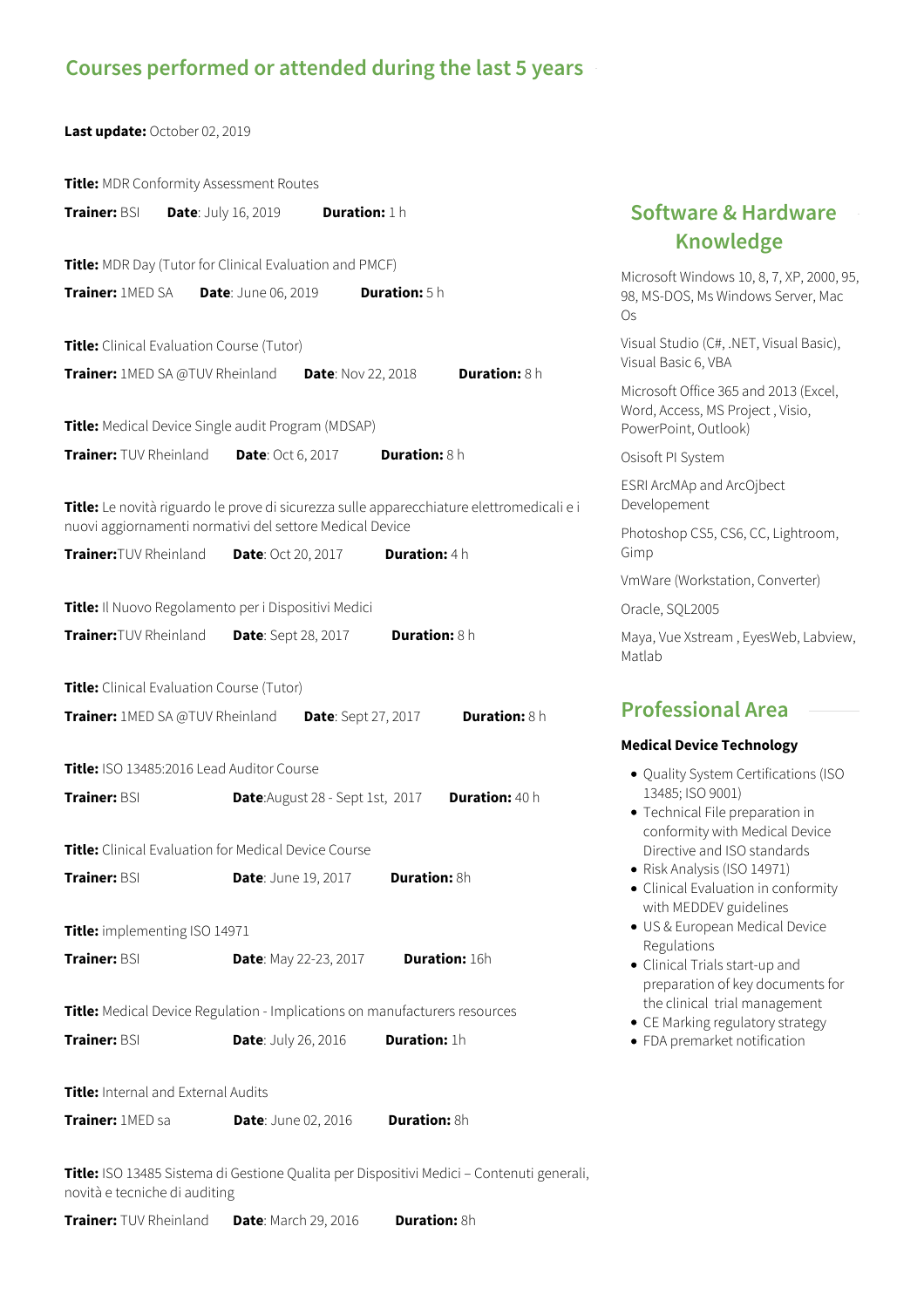**Title:** New versions of ISO 13485 and ISO 9001, what do you need to consider? **Trainer:** BSI **Date**: March 23, 2016 **Duration:** 1h **Title:** Publication of the Medical Device International Standard ISO 13485 **Trainer:** BSI **Date**: March 09, 2016 **Duration:** 1h **Title:** Direttiva Dispositivi Medici 93/42/EEC - Overview e Approfondimenti **Trainer:** TUV Rheinland **Date**: Nov 04, 2015 **Duration:** 8h **(Teacher) ASSOBIOMEDICA Course:** "Le indagini cliniche con i dispositivi medici: quadro normativo" **Trainer:** Ivano Oliveri **Date**: September 29, 2015 **Duration:** 3h **Title**: Clinical evaluation, clinical investigations, do you have enough evidence? **Trainer**: BSI **Date**: July 07, 2015 **Duration:** 1h

**Title**: Aggiornamenti normativi per il settore dei dispositivi medici, Unannouced Audits – Clinical e Combination products

**Trainer**: BSI **Date**: July 02, 2015 **Duration:** 4h

# **MAIN PROJECTS**

**Period**: March 2018 - ongoing **Therapeutic Area :** minimally invasive surgery **Product:** Surgical robotic system and accessories **Activities**: Clinical Evaluation, Quality System

**Period**: May 2017 - ongoing

**Therapeutic Area :** radiotherapy ablation

**Product:** device for local radiotherapy ablation with beta-emitter

**Activities**: Quality System, Product Design&Development, Clinical Trial, Pre-Clinical Activities, Risk Management

**Period**: January 2016 - ongoing

**Therapeutic Area :** vascular surgery

**Product:** nitinol implant for EVAR devices

**Activities**: Product Design&Development, Pre-Clinical Activities, Risk Management, Clinical Evaluation

**Period**: April 2016 - ongoing

**Therapeutic Area :** tissue engineering

**Product:** vascular grafts, nerve grafts

**Activities**: Quality System, Product Design&Development, Clinical Trial, Pre-Clinical Activities, Risk Management, Clinical Evaluation